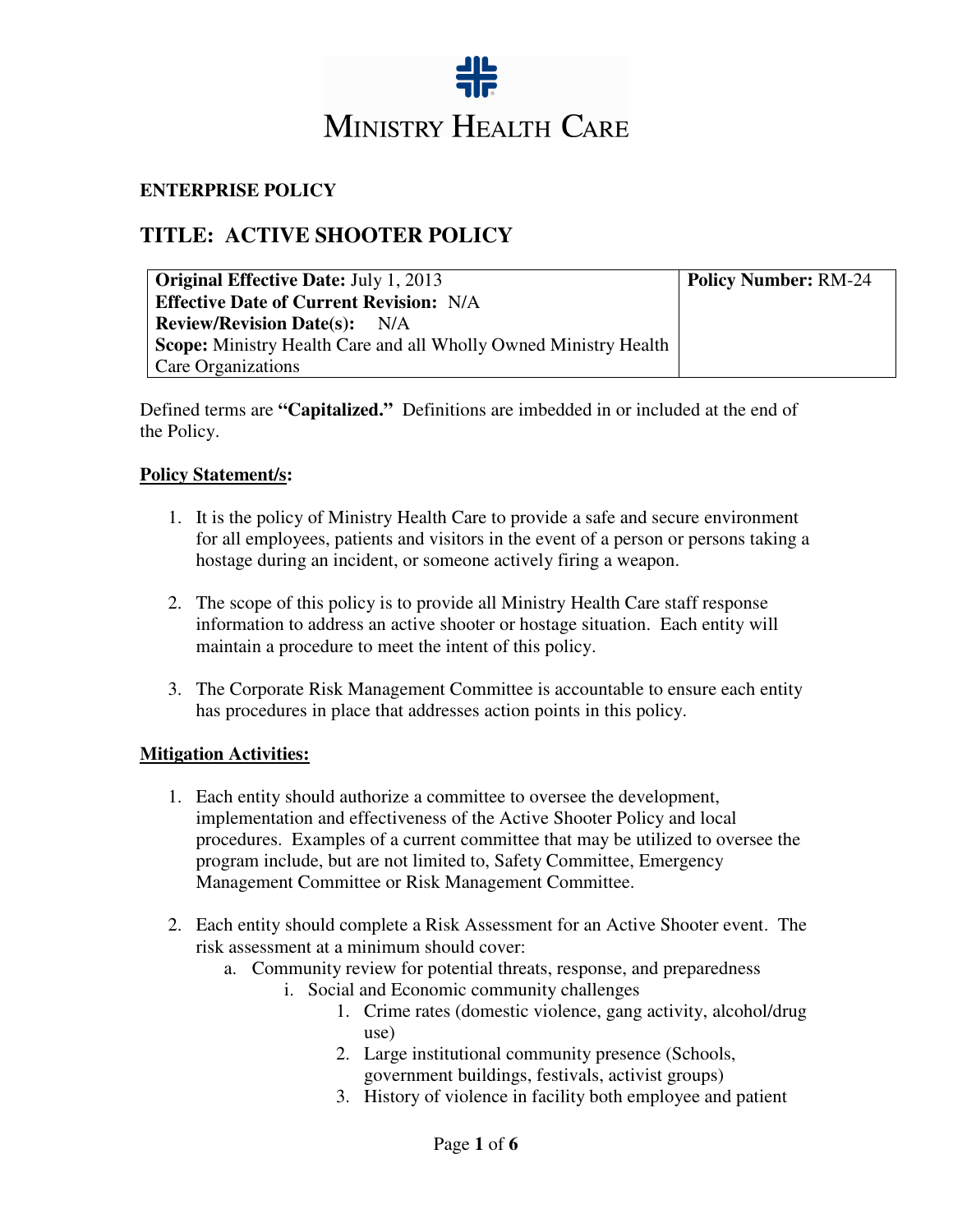- ii. Community Preparedness
	- 1. Plans in place by first responders
	- 2. Training activities, after action reports
	- 3. Integration of roles between responding agencies.
- b. Review of facility for unique characteristics that may hamper or aid response.
	- i. Type of patients/clients served
	- ii. Security functions of building
		- 1. Guard Service
		- 2. Panic Alarms
		- 3. Automatic Lockdown
		- 4. Surveillance system
		- 5. Area/department lockdown capabilities
- c. Review of current policy, training and awareness of staff to identify and respond to an event.
	- i. Standardization of Alert announcements through Ministry Facilities
	- ii. After Action Report for actual events and/or drills
	- iii. Policies in place for Security Alert Events
		- 1. Deescalating events prior to becoming an issue
		- 2. HR process for reporting and dealing with employee related issues
- d. Active shooter events should be included on the entities Hazardous Vulnerability Analysis (HVA) and reviewed annually.

#### **Preparedness:**

- 1. Each entity shall develop a site specific response and recovery procedure based upon the guidance provided in the Active Shooter Policy and information obtain through the risk assessment.
	- a. Entities with multiple locations may utilize a single plan as long as site specific information is provided within the plan for elements that are not standardized.
	- b. Active Shooter procedures may be incorporated in other security alert policy and procedures as long as all required elements are addressed.
- 2. Response and recovery procedure need to cover the following items
	- a. Activation of plan
	- b. Staff responsibilities including patient and visitor management
	- c. Communication of the event to employees, occupants, and public
	- d. Steps to recovery
- 3. Incident Command Structure should be utilized to respond to an active shooter event.
- 4. Staff education and training should be completed to address opportunities identified in the risk assessment or by Ministry Health Care including:
	- a. Staff recognition of potential threats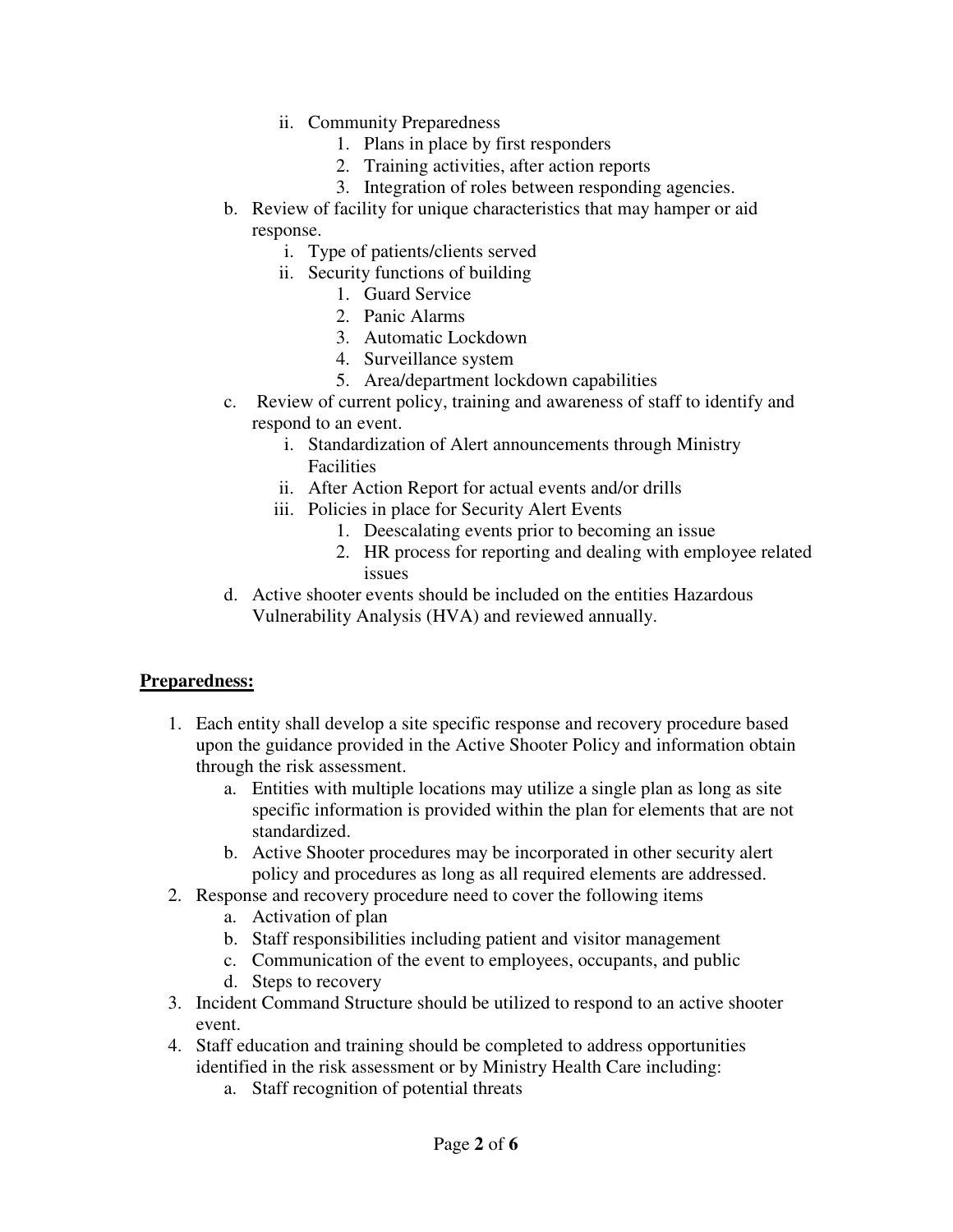- b. Roles and responsibilities
- c. Survival Techniques
- d. Recovery process

### **Response:**

- 1. During an Active Shooter event, it is imperative that all occupants of the building are aware of what is occurring so that they may take the appropriate steps for selfpreservation. Procedures should identify the role of staff at the scene of the event and the role for departments away from the scene.
- 2. Notification- Each entities procedure shall identify how notification occurs. Dependent on location, this may be through a local switchboard, centralized switchboard, security, ED, receptionist, or charge nurse. Items to be address include:
	- a. How the plan is activated and by who
	- b. Who is responsible to page or overhead announce the information
	- c. Who contacts the following
		- i. Local law enforcement
			- ii. Administration
		- iii. Incident Command
		- iv. Security (if applicable)
		- v. Others as identified by local administration or policy
	- d. Clear text/plain language should be used for all internal and external communication.
		- i. Internal Example "Attention Please, Security Alert: Person with a weapon (location), take safety measures immediately"
		- ii. External Example phone call to 911 "This is Ministry Hospital, we have a person with a gun with shots fired."
		- iii. Overhead announce when law enforcement enter the building. Example: "Law enforcement has entered the facility, follow their directions."
- 3. Each entity shall identify the responsibilities of staff in responding to an event. Most active shooter events last between 10 to 15 minutes. Employee response plays a key to limit casualties. Patients and visitors are likely to follow the lead of employees and management during an event.
	- a. Escape
		- i. With the notification of the event, staff should coordinate and evacuate the area (in inpatient units, escape may not be possible for all patients)
			- 1. Departments and employee should have two escape routes pre identified.
			- 2. If gun shots are heard, move away from the sound
			- 3. Evacuate as far away from the building as possible or follow police instructions. Law enforcement does not know if you are a victim or perpetrator.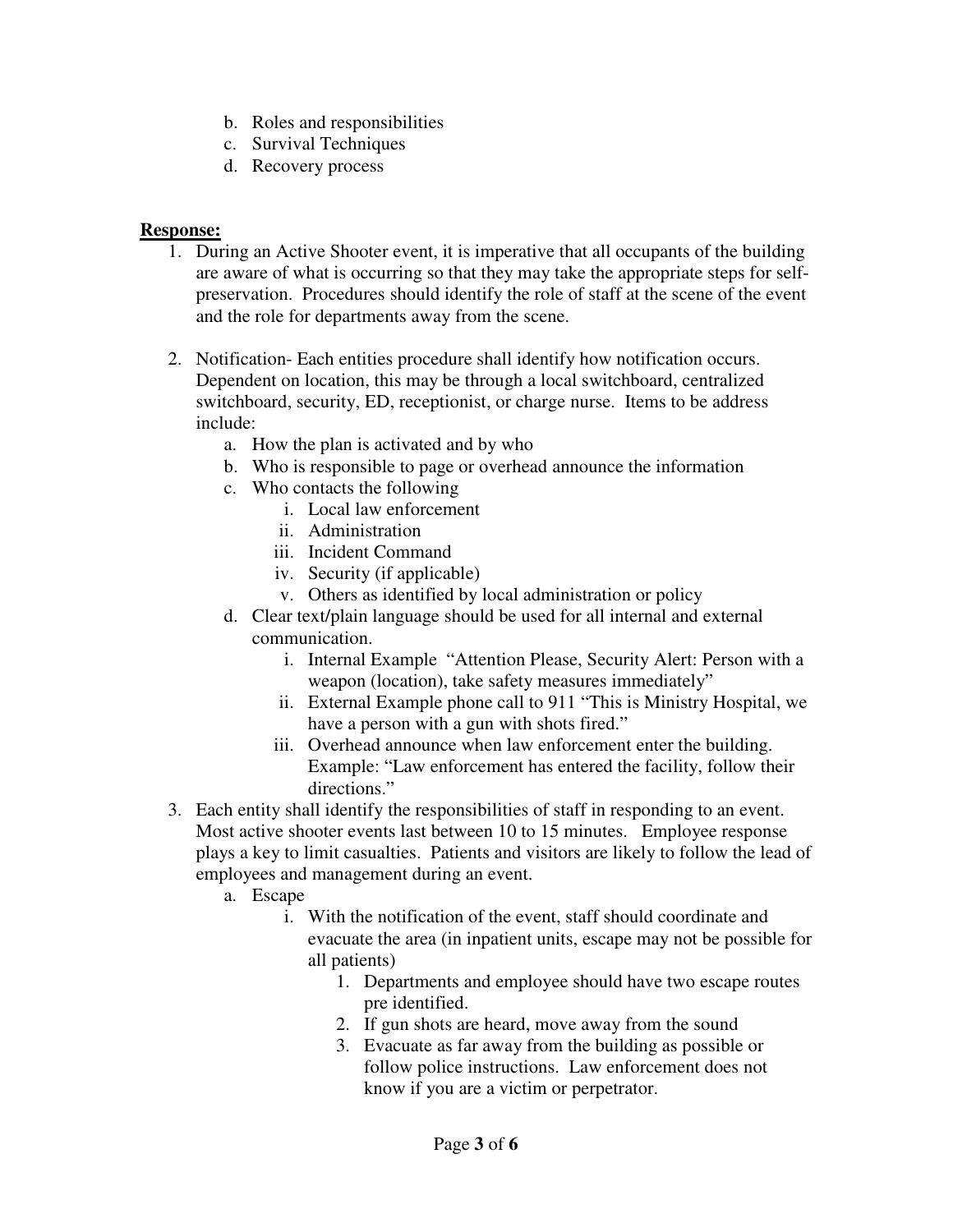- 4. Keeps hands visible and do not make sudden moves
- 5. Keep calm and follow their directions

### b. Hide out

- i. When escape is not possible, the next step is to hide out and put as many barriers between you and the shooter
	- 1. Secure the area as best as possible by locking access doors to departments.
	- 2. Choose a room to hide out in
		- a. Rooms should have locking doors that swing into the room.
		- b. Rooms that are good choices are
			- i. Constructed out of concrete, lead or has large objects to hide behind
			- ii. Corner rooms
	- 3. Barricade door with furniture
	- 4. Lay on the ground behind heavy objects. Avoid being right in front of the door.
- ii. Turn off anything that will make a noise that would key the shooter into that room. Items to include cell phones, pagers, and watch alarms.
- iii. Keep quiet, do not talk with others in the room and try not to make any noise.
- iv. Do not allow anyone in or out of the room. Wait for law enforcement to clear the building and come to you; this may take a while. Listen to overhead announcements
- v. Inpatient units are typically not designed to be secured. When it is not possible to evacuate a patient due to medical reasons, the patient and a staff member should attempt to barricade themselves within the patient room. Nursing should work with facilities on way to barricade the room. For example, rooms with a push paddle may have a wedge made that can be inserted between the paddle and the door to limit it from being pushed open. Any option should be discussed and reviewed with a risk assessment prior to being used.
- c. Take Action
	- i. The last course of event, incase escape and hiding out are not an option, is to take action against the shooter. This is best alternative when shooter is at close range.
		- 1. Attempt to disrupt and/or incapacitate the shooter.
		- 2. Act as aggressively as possible against them
		- 3. Throw items and improvise weapons such as a fire extinguisher or office chair
		- 4. Yell during your attempt as noise can distract the shooter or confuse them
		- 5. Commit to your plan.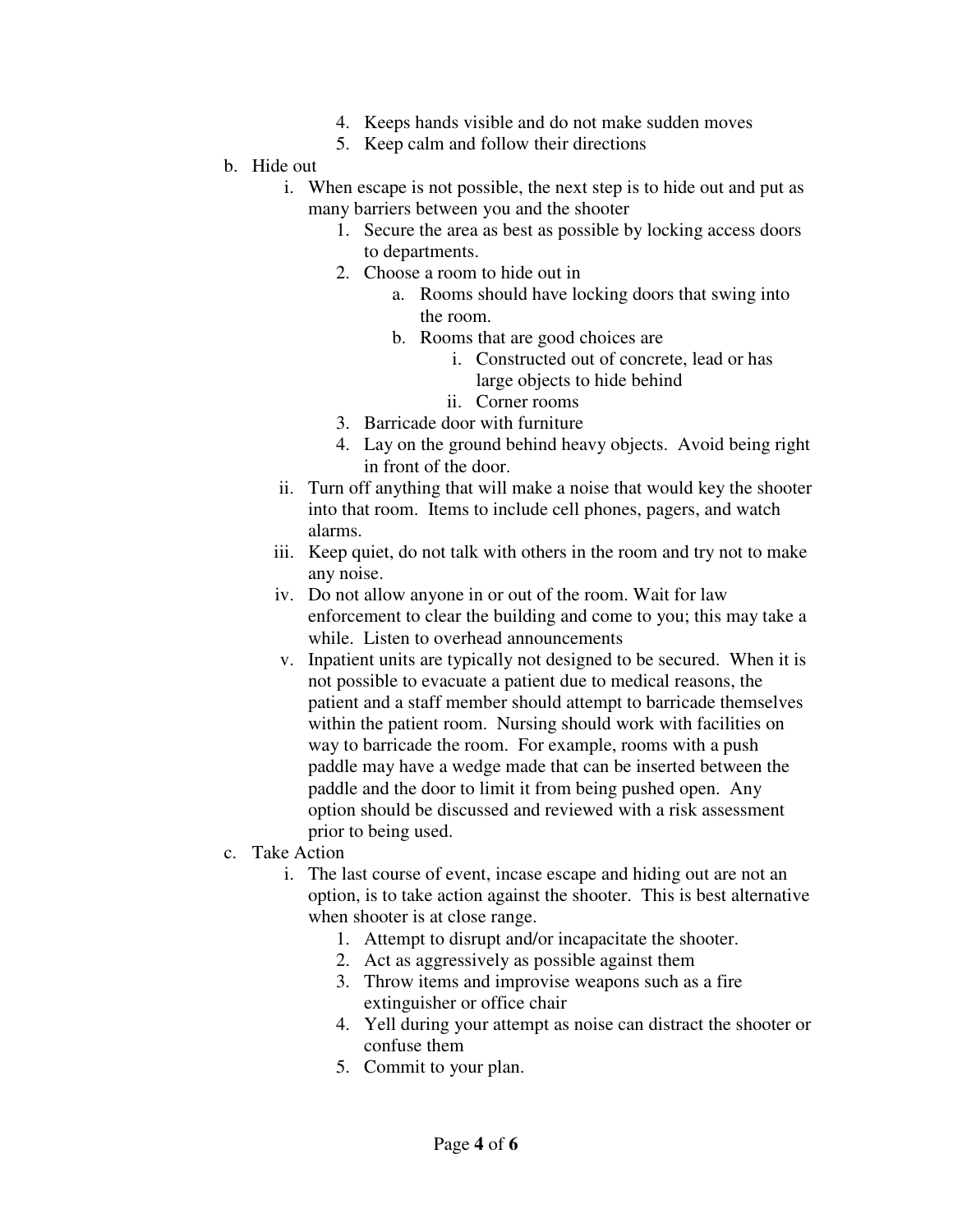- 4. Communication is needed throughout the event to help individuals in harm's way to determine the best response strategy. Each entity shall identify in their procedure how communication is handled.
	- a. Certain information is best provided overhead as it can be a tactical advantage
		- i. Information such as current location of shooter can help individuals determine if it is safe to escape or if they need to hide.
		- ii. The arrival of law enforcement on scene. Recent reports suggest that a shooter knowing law enforcement is there is more likely to flee or take their own life.
	- b. Other forms of communication may be used to provide more detail information to staff. Procedure should spell out what device or method is used and when it should be used. As an example broadcasting number of casualties may have a negative effect on staff hiding out.
	- c. Communication with media is limited to the Public Information Officer (PIO) as identified in the entities Emergency Operations Plan. This is to insure we are not violating patient confidentiality and accurate information is being disseminated. All request for information or interviews should be referred to the PIO.
	- d. Employees are not permitted to disseminate information on the event through any form of social media including, but not limited to Facebook, twitter, news blogs, or media sites.

## **Recovery Phase:**

Active shooter events can have an emotional and physical effect on all that are involved. Each entity needs to identify in their procedure how they will address the following items.

- 1. End of the event. Staff needs to be made aware that the all clear has occurred. This needs to be a joint decision between the Incident Command and Law Enforcement. Topics needing to be addressed by policy including but are not limited to:
	- a. Overhead notification
	- b. Accounting for whereabouts and condition of all staff, patients, and visitors.
- 2. Debriefing. Procedure should identify process to conduct staff debriefing. They may be done through internal resources such as Spiritual Services, Mental Health Staff and EAP. If internal resources are not available, procedure should identify outside resource to conduct debriefing activities.
- 3. Incident Review Local procedures should indicate that all events whether they are a drill, real, or false are required to be reviewed through the Emergency Management review process with completion of an After Action Report.

# **Related Policies/Position Statements /Other Documents:** N/A